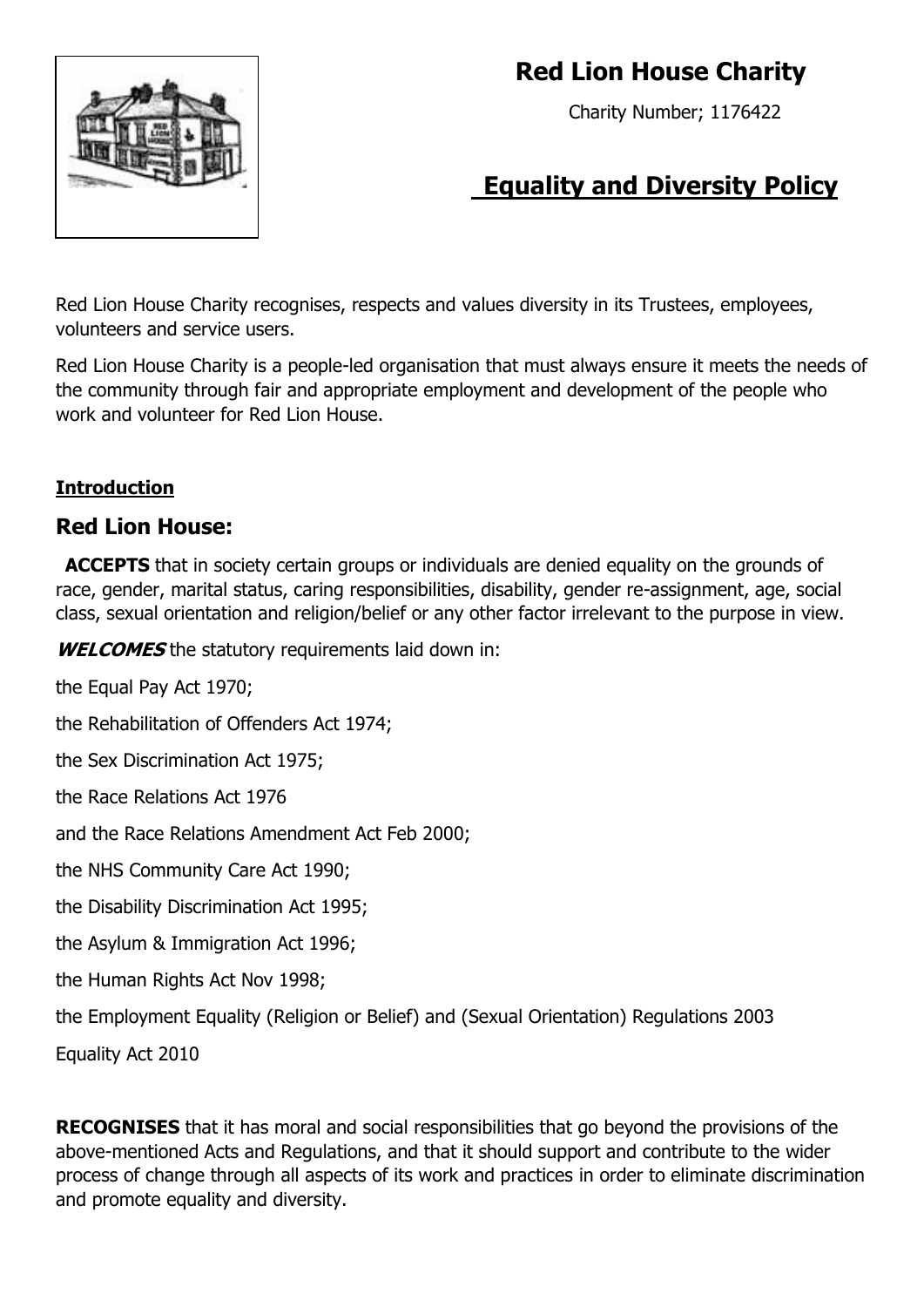**IS COMMITTED** to taking positive steps to ensure that:

- all people are treated with dignity and respect, valuing the diversity of all
- equality of opportunity and diversity is promoted
- services are accessible, appropriate and delivered fairly to all
- the mix of its employees, volunteers and management committees reflects, as far as possible, the broad mix of the population of its local community
- traditionally disadvantaged sections of the community are encouraged to participate in policy decisions about, and the management of the services provided.

# **Policy**

This policy applies to all Trustees, staff, volunteers, management committee members, users and the general public.

Equality and diversity are central to the work of Red Lion House. Red Lion House's goal is to work towards a just society free from discrimination, harassment and prejudice. Red Lion House Charity aims to embed this in all its policies, procedures, day-to-day practices and external relationships

Red Lion House will treat all people with dignity and respect, valuing the diversity of all. It will promote equality of opportunity and diversity. It will act against discrimination on grounds of race, gender, marital status, caring responsibilities, disability, gender re-assignment, age, social class, sexual orientation, religion/ belief, irrelevant offending background or any other factor irrelevant to the purpose in view. It will provide a resource for groups working against social exclusion, inequality, discrimination and disadvantage.

## **Aims**

Red Lion House aims to:

- Provide services that are accessible according to need
- Promote equality of opportunity and diversity in volunteering, employment and development
- Create effective partnerships with all parts of our community.

## **Objectives**

Red Lion House's objective is to realise its standards by:

- marketing the facility to ensure equality and diversity of individuals and groups
- working with the community to provide accessible and relevant service provision that responds to service users' needs
- ensuring staff, volunteers and trustees are representative of the community served and the employment policies are fair and robust
- responding to volunteers' & employees' needs and encouraging their development to increase their contribution to effective service delivery
- recognising and valuing the differences and individual contribution that all people make to Red Lion House
- challenging discrimination
- providing fair resource allocation